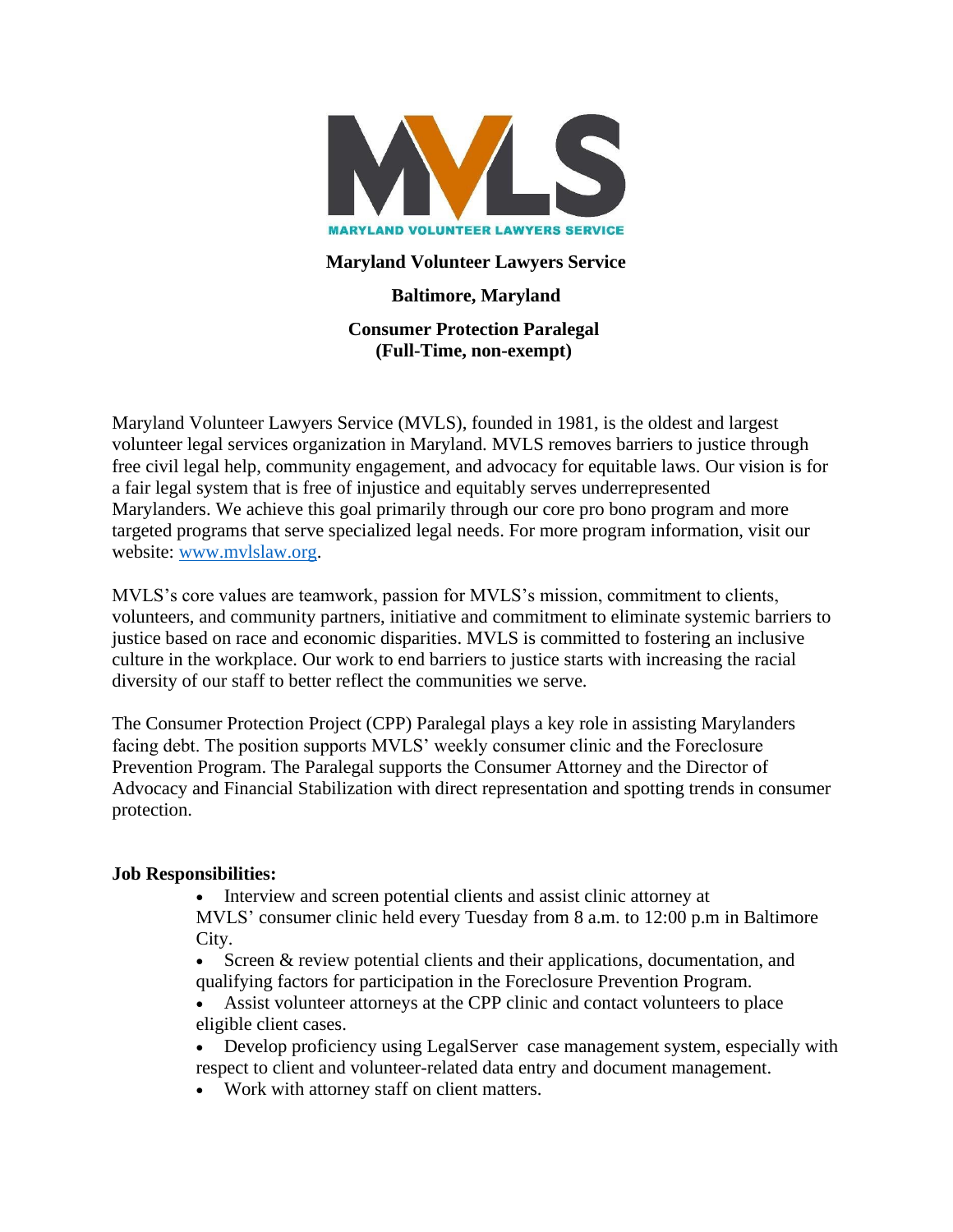• Data processing, case management, and correspondence duties relating to the Consumer Protection Project and Foreclosure Prevention Program.

• Other administrative duties as assigned.

#### **Skills**:

- Client-centered customer service skills are essential
- Excellent computer, data entry, and organization skills
- Detailed oriented
- A team player
- Strong written and oral communication skills

#### **Experience**:

- At least 2 years of administrative, customer service, or legal experience is preferred
- A paralegal certificate from accredited institution is a plus
- Computer and data entry experience required
- Proficient in Microsoft Office suite of programs, i.e., Outlook, Word, Excel
- Demonstrated commitment through work experience, lived experience, or volunteer experience to communities, such as: Children, Domestic workers, Economically disadvantaged people, Immigrants and refugees, Incarcerated and formerly incarcerated people, LGBTQ people, People of color, People with disabilities, People with HIV/AIDS, Sex workers, Victims of crime and abuse, and Women and girls.

## **Compensation**

Salary range is \$38,000 -\$45,000, 35 hours per week, commensurate on experience. MVLS has excellent benefits including: 3 health insurance plans to choose from (MVLS fully covers the monthly premium for 2 of them), dental and vision insurance, a flexible spending plan to reimburse employees with pre-tax dollars for out of pocket medical expenses, group life insurance, accidental death and dismemberment insurance, short and long term disability coverage, a 403(b) retirement plan with a 2% match and the possibility of an additional contribution from MVLS, a monthly commuter stipend equal to the value of an MTA pass, 20 vacation days, 2 personal days, 10 sick days, and 14 paid holidays per year.

#### **Job Location**

This position is currently partially remote and partially in office due to the Covid-19 pandemic. When MVLS determines that conditions permit employees to return to the office full time, this will be an in-office position.

**How to Apply**